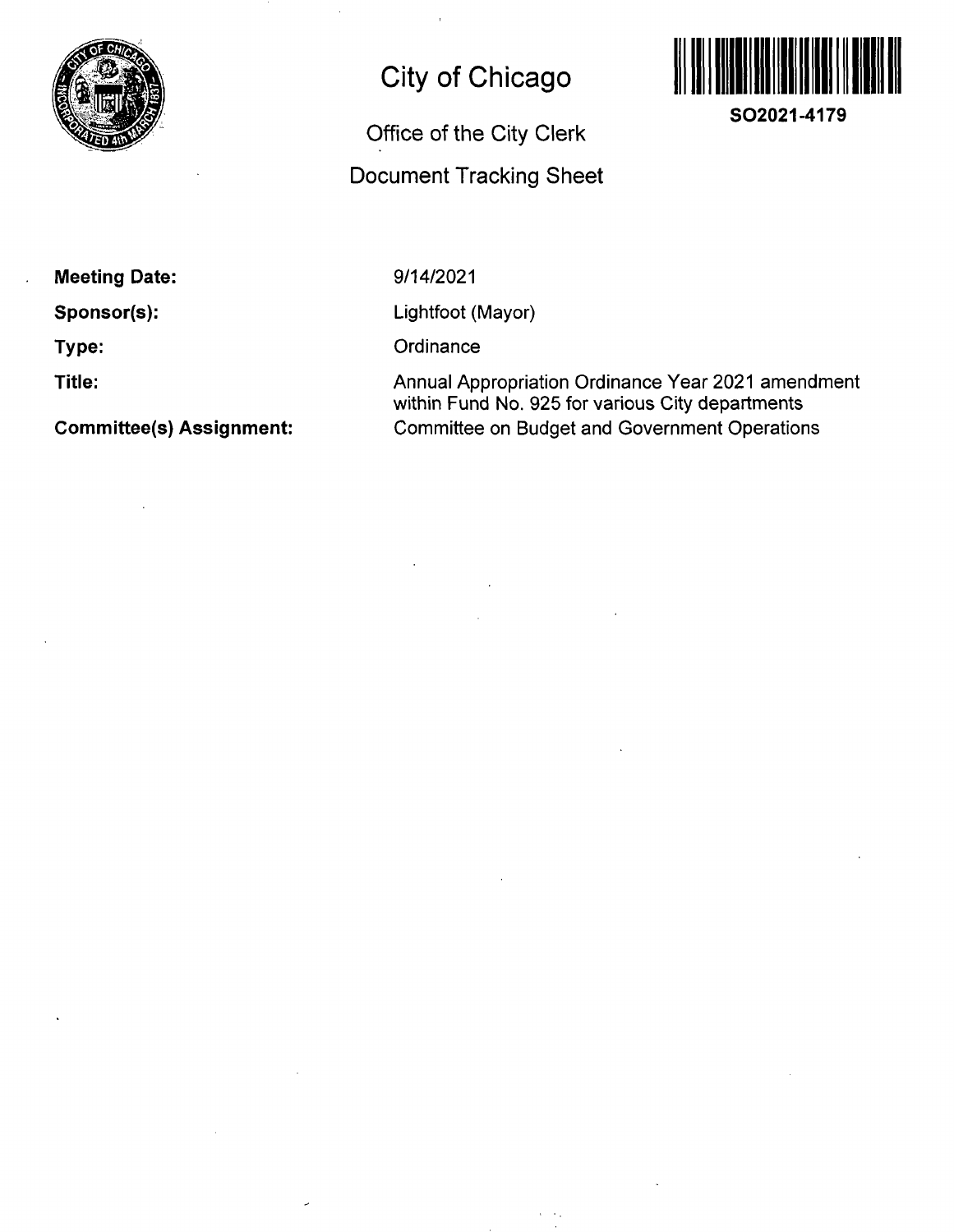## **SUBSTITUTE ORDINANCE**

WHEREAS, the Annual Appropriation Ordinance for the year 2022 (the "2022 Appropriation Ordinance") of the City of Chicago (the "City") contains estimates of revenues receivable as grants from agencies of the state and federal governments and public and private agencies; and

WHEREAS, the City previously received and appropriated federal grant funds awarded by the United States Department of Housing and Urban Development ("HUD") for the Community Development Block Grant ("CDBG") program, of which the Department of Housing ("DOH") received an allocation of \$66,272,676, and the Mayor's Office for People with Disabilities ("MOPD") received an allocation of \$4,389,796; and DOH now desires to reallocate \$377,000 to MOPD; and

WHEREAS, the City previously received and appropriated federal pass-through grant funds awarded by the Illinois Emergency Management Agency ("lEMA") for the Urban Areas Security Initiative ("UASI") program, of which the Department of Asset, Information, and Services ("AIS") received an allocation of \$6,000,000 and desires to reallocate \$250,000; the Department of Police ("CPD") received an allocation of \$8,100,000 and desires to reallocate \$671,000; the Department of Fire ("CFD") received an allocation of \$7,000,000 and desires to reallocate \$275,000; the Office of Public Safety Administration ("OPSA") received an allocation \$18,000,000; and the Office of Emergency Management and Communications ("OEMC") received an allocation of \$2,500,000; and

WHEREAS, ofthe total reallocation amount of \$1,196,000 from AIS, CPD and CFD, OPSA will receive additional funds in amount of \$977,000, and OEMC will receive additional funds in the amount of \$199,000 for the UASI program; and

WHEREAS, the City through its Department of Public Health ("CDPH") has been awarded federal carryover grant funds in the amount of \$1,409,000 by the United States Department of Health and Human Services ("DHHS") for the HIV Surveillance and Prevention program; and

WHEREAS, the City through CDPH has been awarded federal carryover grant funds in the amount of \$3,421,000 by DHHS for the Sexually Transmitted Disease Prevention program; and

WHEREAS, the City through its Department of Family and Support Services ("DFSS") has been awarded federal COVID-19 grant funds in the amount of \$11,574,000 by the Illinois Department on Aging ("IDOA") for the Area Plan on Aging program; and

WHEREAS, the City through DFSS has been awarded federal COVID-19 grant funds in the amount of \$413,000 by IDOA for the Expanding Access to COVID-19 Vaccines program; and

WHEREAS, the City through DFSS has been awarded additional federal pass-through grant funds in the amount of \$37,000 by IDOA for the Medicare Improvements for Patients and Providers Act program; and

WHEREAS, the City through DFSS has been awarded additional federal grant funds in the amount of \$425,000 by the United States Department of Justice for the Reducing Risk for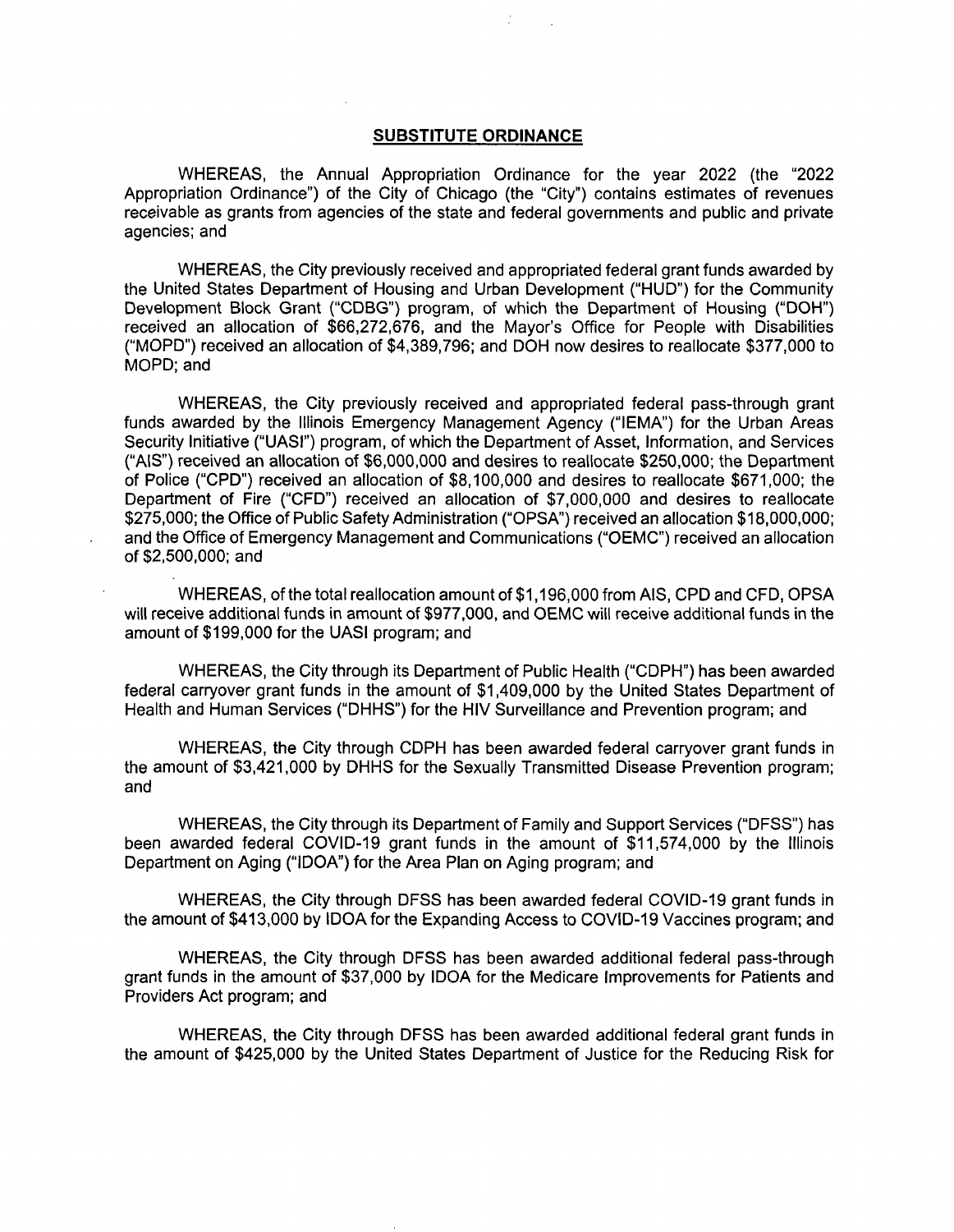Girls in the Juvenile Justice System program; and

WHEREAS, the City through OEMC has been awarded additional federal pass-through grant funds in the amount of \$69,000 by lEMA for the Emergency Management Assistance program; and

WHEREAS, the City through OEMC has been awarded additional federal pass-through grant funds in the amount of \$25,000 by lEMA for the Hazardous Materials Emergency Preparedness Grant program; and

WHEREAS, the City through CFD has been awarded additional federal grant funds in the amount of \$257,000 by the United States Department of Homeland Security for the Assistance to Firefighters program; and

WHEREAS, the City through its Department of Buildings has been awarded federal passthrough grant funds in the amount of \$229,000 by lEMA for the Hazard Mitigation Grant program; now, therefore,

BE IT ORDAINED BY THE CITY COUNCIL OF THE CITY OF CHICAGO:

SECTION 1. The amount of \$13,029,000 (not previously appropriated and representing new grant funds) and \$4,830,000 in carryover funds are hereby appropriated from Fund 925 - Grant Funds for the year 2022. The 2022 Appropriation Ordinance is hereby amended by striking the words and figures and adding the words and figures indicated in the attached Exhibit A which is hereby made a part hereof.

SECTION 2. To the extent that any ordinance, resolution, rule, order or provision of the Municipal Code of Chicago, or part thereof, is in conflict with the provisions of this ordinance, the provisions of this ordinance shall control. If any section, paragraph, clause or provision of this ordinance shall be held invalid, the invalidity of such section, paragraph, clause or provision shall not affect any of the other provisions of this ordinance.

SECTION 3. This ordinance shall be in full force and effect upon its passage and approval.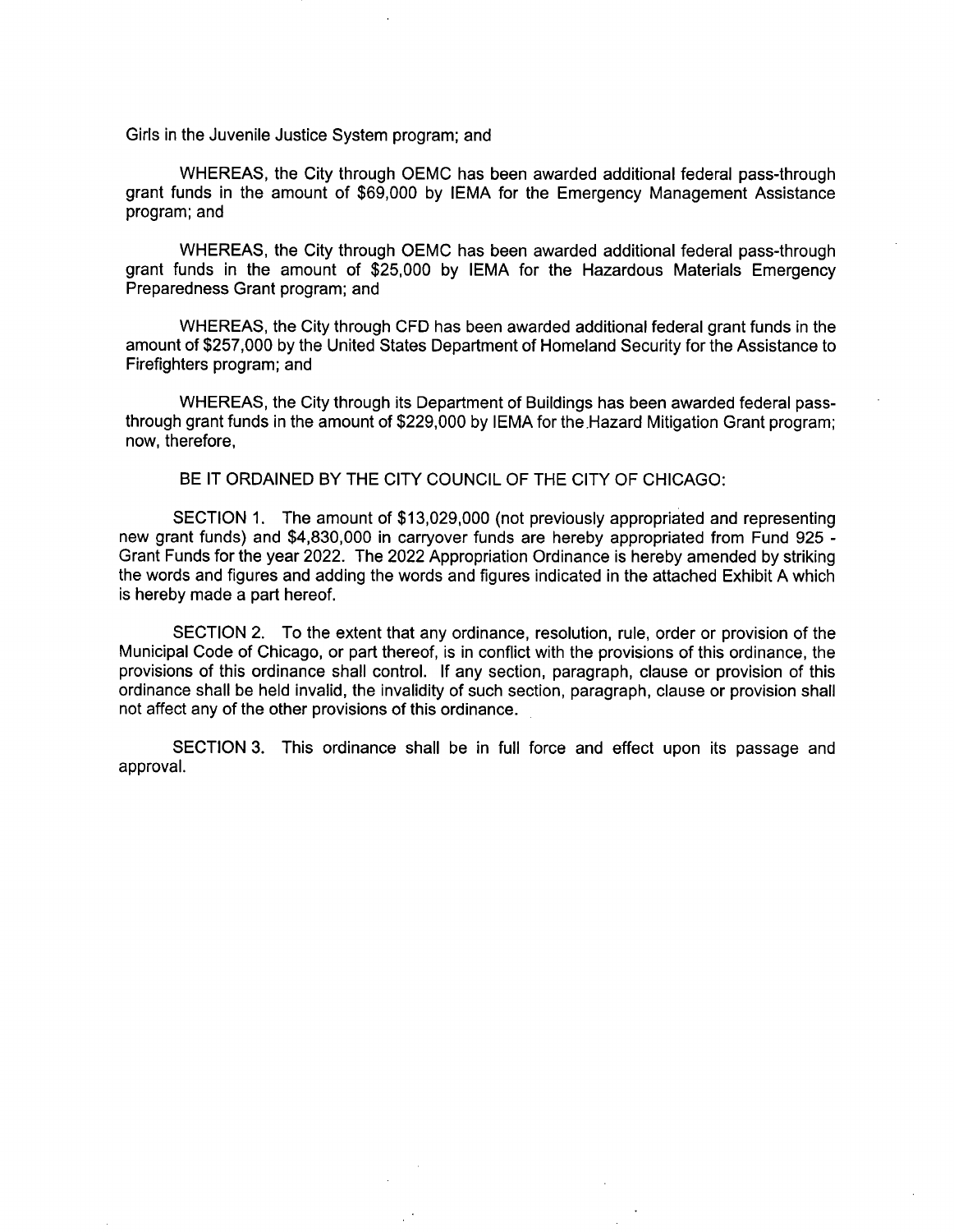EXHIBIT A

 $\hat{\mathcal{L}}$ 

 $\ddot{\phantom{0}}$ 

 $\hat{\mathcal{A}}$ 

## AMENDMENT TO THE 2022 APPROPRIATION ORDINANCE

| CODE                    | DEPARTMENT AND ITEM                                    | STRIKE          | ad<br>S        |
|-------------------------|--------------------------------------------------------|-----------------|----------------|
|                         |                                                        | <b>INOUNT</b>   | <b>INONY</b>   |
| ESTIMATE OF GRANT       | <b>FREVENUE FOR 2022</b>                               |                 |                |
| Awards from Agencies c' | of the Federal Government for COVID-19 \$3,556,233,000 |                 | 63,568,220,000 |
| Awards from Agencies    | of the Federal Government                              | \$1,529,140,000 | 1,535,012,000  |
|                         |                                                        |                 |                |
| היה היהודי במ           |                                                        |                 |                |

925 - Grant Funds

|    | Dept# Dept and Grant Name                                                                                                                                    | <b>STRIKE AMOUNT</b><br>2022 Anticipated<br>Grant | 2022 Anticipated<br>Grant<br><b>ADD AMOUNT</b> | <b>Includes anticipated</b><br>carryover<br>STRIKE AMOUNT<br>(2022 TOTAL) | Includes anticipated<br>ADD AMOUNT<br>(2022 TOTAL)<br>carryover | <b>STRIKE</b><br>AMOUNT<br>(2022 Total) | $\frac{\text{ADD}}{\text{AMOLMI}}$<br>$\frac{\text{AMOLMI}}{\text{2022 Total}}$ |
|----|--------------------------------------------------------------------------------------------------------------------------------------------------------------|---------------------------------------------------|------------------------------------------------|---------------------------------------------------------------------------|-----------------------------------------------------------------|-----------------------------------------|---------------------------------------------------------------------------------|
| 외  | Community Development Block Grant<br>Department of Housing                                                                                                   | \$66,272,676                                      | \$65,895,676                                   |                                                                           |                                                                 | \$66,272,676                            | \$65,895,676                                                                    |
| ၛႄ | Department of Assets, information, and Services<br>Urban Areas Security Initiative                                                                           | \$6,000,000                                       | \$5,750,000                                    |                                                                           |                                                                 | \$6,000,000                             | \$5,750,000                                                                     |
| 싀  | Sexually Transmitted Disease Prevention<br>HIV Surveillance and Prevention<br>Department of Public Health                                                    |                                                   |                                                |                                                                           | \$1,409,000<br>\$3,421,000                                      |                                         | $$1,409,000$<br>$$3,421,000$                                                    |
| ╣  | Mayor's Office for People with Disabilities<br>Community Development Block Grant                                                                             | \$4,389,796                                       | \$4,766,796                                    |                                                                           |                                                                 | \$4,389,796                             | \$4,766,796                                                                     |
| ၛၟ | Medicare Improvements for Patients and Providers<br>Department of Family and Support Services<br>Expanding Access to COVID-19 Vaccines<br>Area Plan on Aging |                                                   | \$11,574,000<br>\$413,000                      |                                                                           |                                                                 |                                         | $$11,574,000$<br>$$413,000$                                                     |
|    | হূ                                                                                                                                                           | 110,000<br>G,                                     | 147,000<br>မာ                                  |                                                                           |                                                                 | 110,000                                 | 147,000                                                                         |

 $\frac{1}{2}$ 

 $\hat{\boldsymbol{\tau}}$